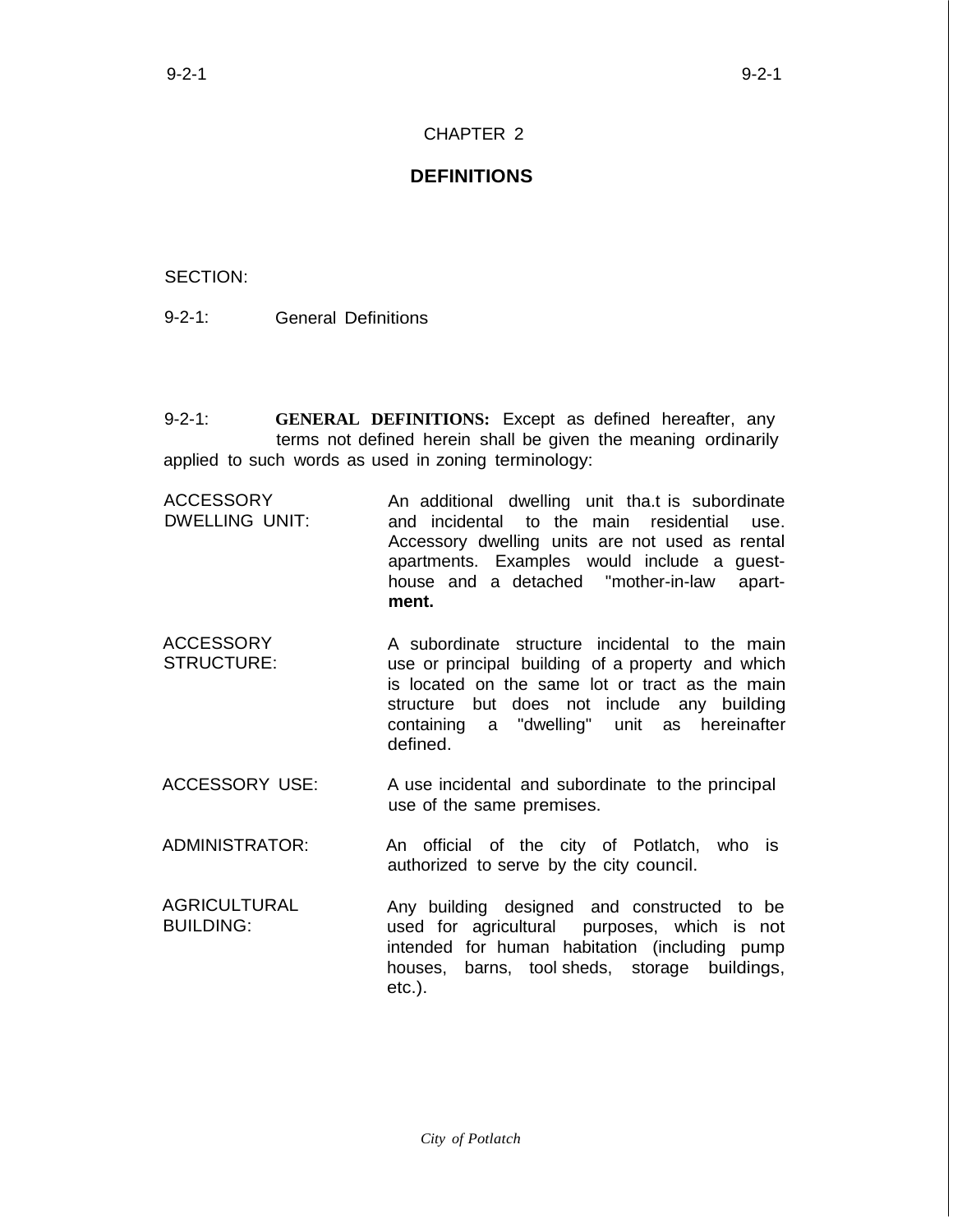- AGRICULTURAL USES: Farming, dairying, pasturage, cultivation, tillage, horticulture, floriculture, silviculture, viticulture, vermiculture, animal, poultry, and fish husbandry, as the principal land use and the necessary accessory uses for packing, treating, or storing the produce. Agricultural uses shall not include commercial riding stables, racetracks, slaughterhouses, plants, factories, works for the reduction of animal matter, or commercial poultry, kennels, or feedlots.
- AIRPORT: Any runway, land area or other facility designed for the accommodation, servicing, landing, and take off of aircraft.
- ANIMAL HOSPITAL: Any building or portion thereof designated for the care or treatment of cats, dogs, or other animals.
- APPLICANT: Any person initiating an application for subdividing or development of land for the building or modification of any improvement on land. The applicant need not be the owner of the property; however he/she shall be an agent of the owner or have sufficient proprietary rights in the property to represent the owner.
- APPLICATION: The forms and information required to be filed by the applicant for any permit, variance or appeal under this title.
- AREA OF IMPACT: An area mutually agreed upon, including boundaries and ordinances between the city and county as provided for in Idaho Code section 67-6526.
- BAR/LOUNGE/ TAVERN: A building where alcoholic beverages are sold on the premises not including restaurants where the principle business is serving food.

BED AND BREAKFAST: A residence used for the lodging of paying guests. One to four (4) guestrooms is an allowed use; five (5) or more guestrooms require a conditional use permit.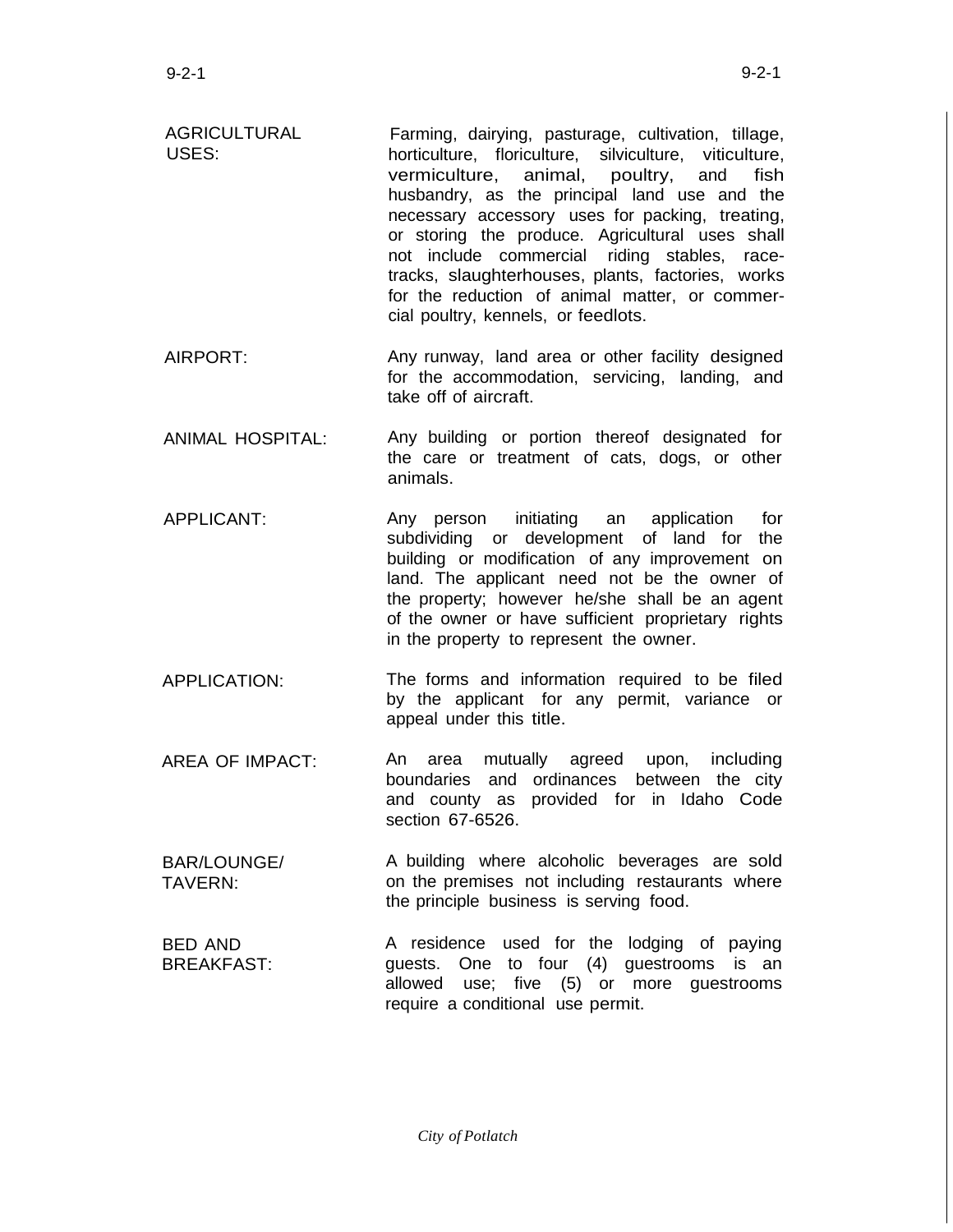- BUILDING: Any structure which is designated or intended for the shelter, enclosure or protection of persons, animals, or property of any kind.
- $B$ ULK PLANT: An establishment where liquids are received by tank, vessel, pipelines, tank car or tank vehicle and are stored or blended in bulk for the purpose of distributing such liquids by tank, vessel, pipeline, tank car, tank vehicle or container.
- CANDELA (cd): Unit of luminous intensity. One candela is one lumen per steradian. Formally called the candle.
- CANDLEPOWER: Luminous intensity expressed in candelas.
- CHURCH: Any structure or property, which is owned by any religious organization, which is qualified as an organization exempt from income tax.
- CIVIC USES: Of or relating to a citizen, citizenship or civil affairs; of or relating to or involving the general public and community and their activities, needs or ways or civic affairs.
- CLINIC: A building or portion of a building containing offices and facilities for providing medical, dental or psychiatric services for outpatients only.
- CLUSTER DEVELOPMENT: A subdivision or other development planned and constructed so as to group structures or lots into relatively concentrated and contiguous areas while providing a unified network of open space, wooded area, recreational, or agricultural land.
- COMMERCIAL USE: A use other than agriculture which involves the sale of products or services for profit or compensation.
- COMMISSION: The city of Potlatch planning and zoning commission (Idaho Code 67-6504).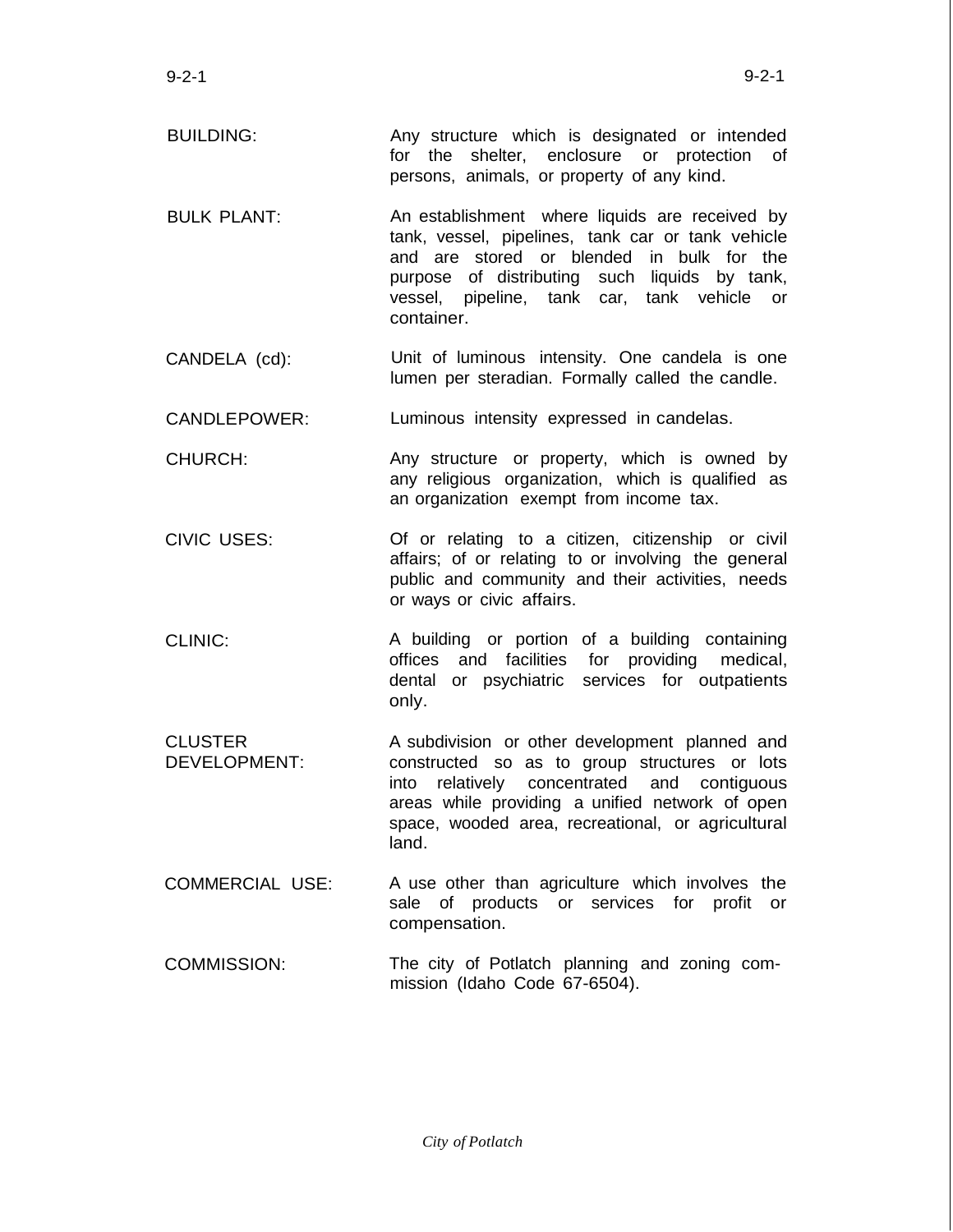- COMPREHENSIVE PLAN: A compilation of goals, policies, maps and other data guiding the physical, social and economic development, both public and private, of the city of Potlatch and its environs, as defined in the Idaho local planning act of 1975.
- CONDITIONAL USE: Any use as defined by this title which, because of its potential incompatibility with adjacent or traditional uses, is subject to restrictions, limitations and conditions specified herein. Also known as a special use permit.

COUNCIL: The city of Potlatch city council.

- CUTOFF FIXTURE: A light fixture that provides a cutoff (shielding) of the emitted light.
- DAYCARE: The prov1s1on of supplemental care and supervision for a nonrelated child or children, on a regular basis, for less than twenty four (24) hours a day. The term is not intended to include babysitting services of a casual, nonrecurring nature.
- DENSITY: A unit of measurement which specifies the number of dwelling units per acre of land.
- DEVELOPMENT: Any grading, vegetation removal, construction activity, or any other activity, excluding maintenance, which changes the existing character or use of the land or has any impact on adjoining properties.
- DRIVE-IN ESTABLISHMENT: An establishment, other than an automobile service station, that is designed to accommodate the motor vehicles or patrons in such a manner as to permit the occupants of such vehicles, while remaining in the vehicle, to make purchases or receive services.
- DWELLING: A building, or portion thereof, containing one or more dwelling units. The term, dwelling, does not include any "recreational vehicle", "hotel" or "motel" as defined herein.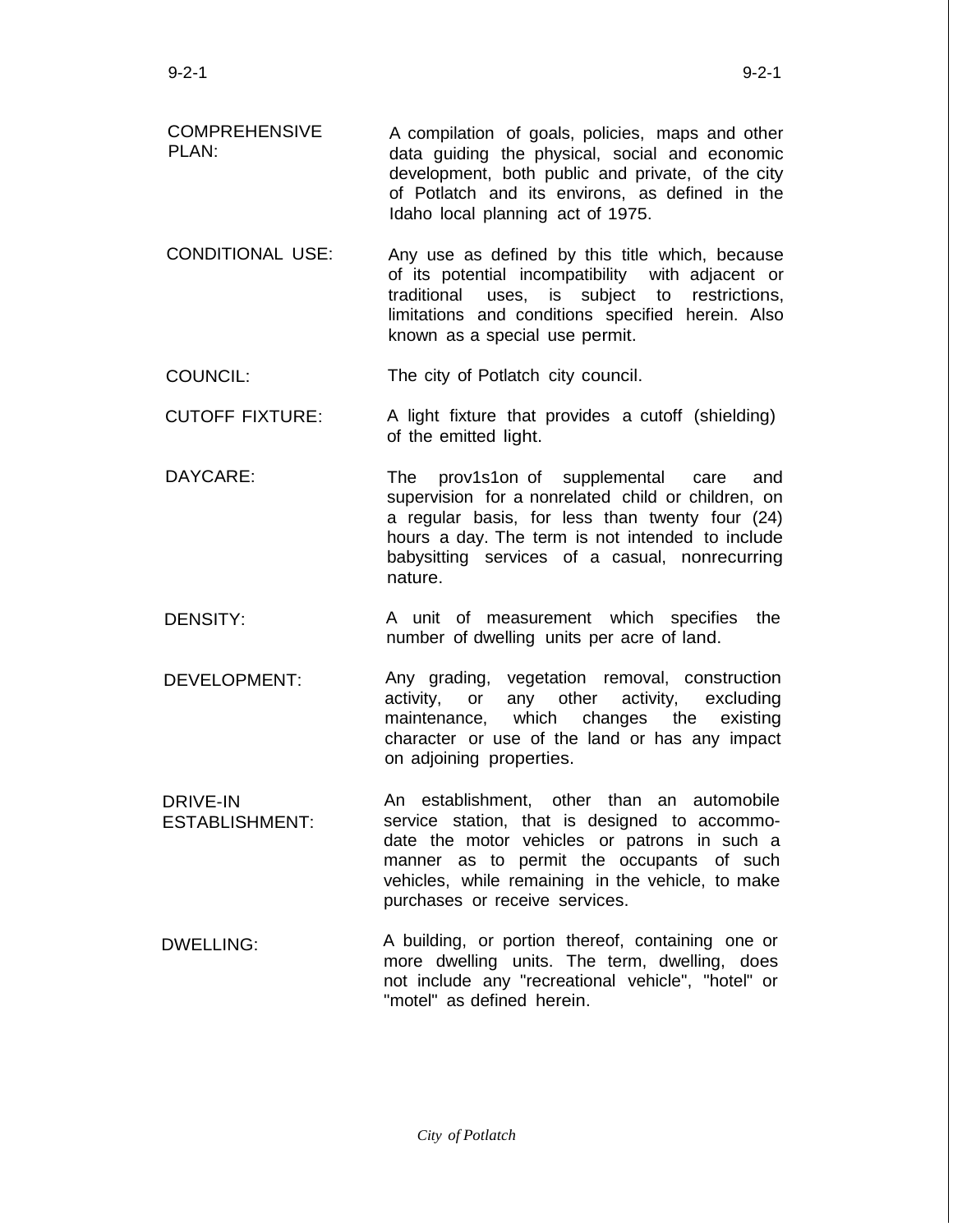- Multiple-Family Dwelling: A building containing at least three (3) dwelling units for three (3) or more families living independently of each other.
- One-Family Dwelling: A detached building containing one dwelling unit designed for and occupied exclusively by one family. For purposes of this title, the classification of one-family dwelling shall include "group homes", "mobile homes" and "manufactured homes" as herein defined.
- Two-Family Dwelling: A building containing two (2) dwelling units for two (2) families living independently of each other including duplexes, and semidetached housing.
- FAMILY: An individual or two (2) or more individuals related by blood, marriage, legal adoption or guardianship, or a group of four (4) or fewer persons who are unrelated and reside together using common cooking facilities.
- FAMILY FOOD PRODUCTION: The keeping of domestic animals and fowl for the production of food for the use of the family occupying the premises.
- FEEDLOT, COMMERCIAL: An area where livestock is contained for the purpose of resale or slaughter at an average monthly confined animal density exceeding two (2) animal units per acre and using a primary feed supply other than grazing, excluding family food production or incidental sale.
- FULL CUTOFF FIXTURE: A lighting fixture unit where zero (0) luminosity occurs at an angle of ninety degrees (90°) above nadir, and at all greater angles from nadir. Additionally, the candela per one thousand (1,000) lamp lumens does not numerically exceed one hundred (100) (10 percent) at a vertical angle of eighty degrees (80°) above nadir. This applies to all lateral angles around the light fixture. This kind of light fixture emits no light above the horizontal.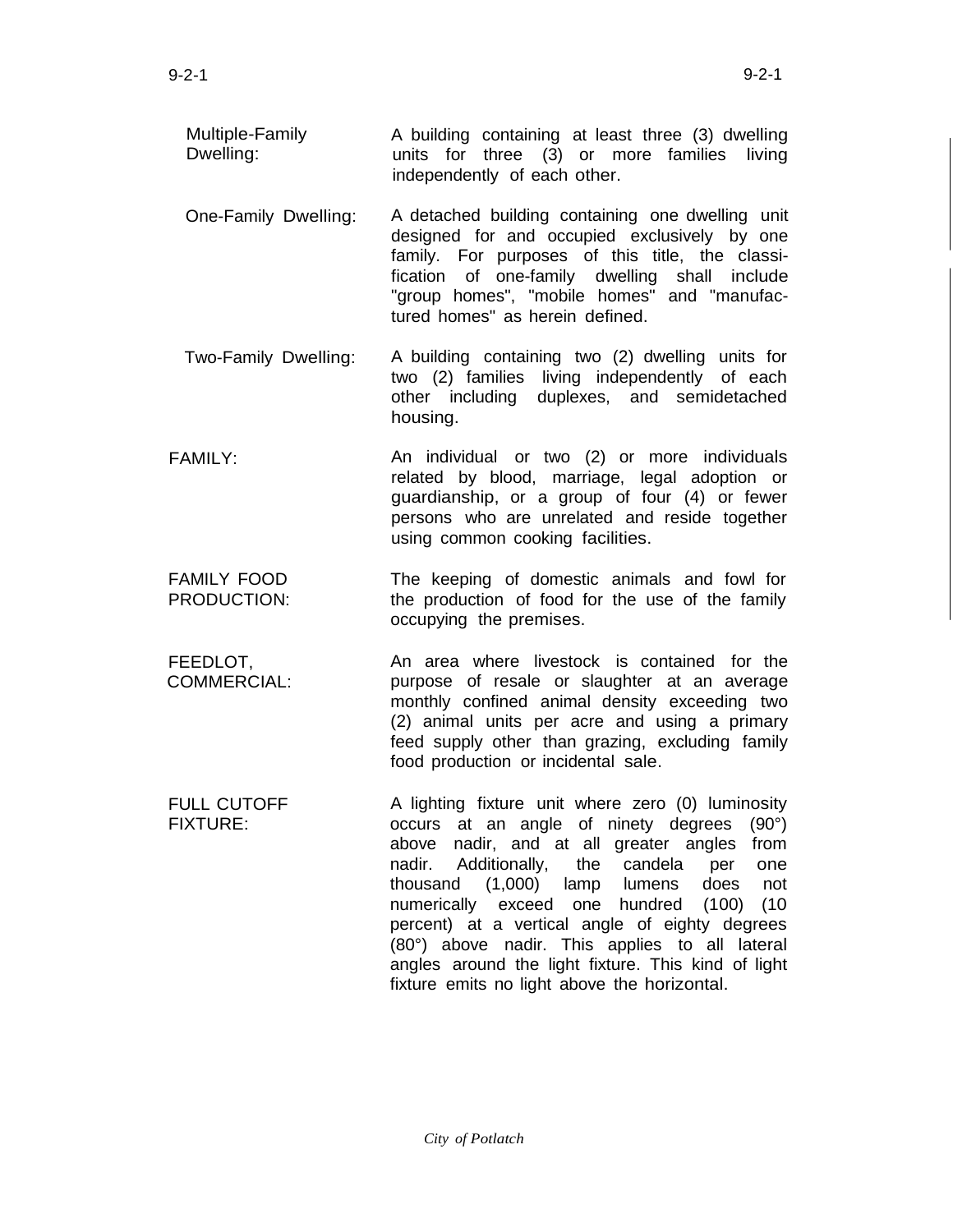- GREENHOUSE, COMMERCIAL: An establishment where flowers, shrubbery, vegetables, trees and other horticulture products are grown in the open and/or in an enclosed building for sale to the general public on a retail basis.
- GREENHOUSE, WHOLESALE: An establishment where flowers, shrubbery, vegetables, trees and other horticulture products are grown in the open and/or in an enclosed building for sale on a wholesale basis, with retail sales on premises to be on an occasional and incidental basis.
- GROUP HOME: Residential shelter care facilities for mentally retarded, physically handicapped and elderly citizens. Group homes for eight (8) or fewer people are considered single-family dwellings for purposes of land use ordinances.
- HALFWAY HOUSE: A type of housing for persons convicted of nonviolent crimes that are in the latter stages of serving a sentence and are being transitioned back into free society.
- HEALTH AUTHORITY: The central district health department (region IV), the Idaho department of labor and industrial services, plumbing division and the Idaho division of environmental quality.
- HEIGHT, BUILDING: The maximum distance possible, measured vertically, from the average elevation of the proposed finished grade at the front of the building to the highest point of the roof for flat roofs, to the deckline of mansard roofs and top of building walls for gable, hip and gambrel roofs.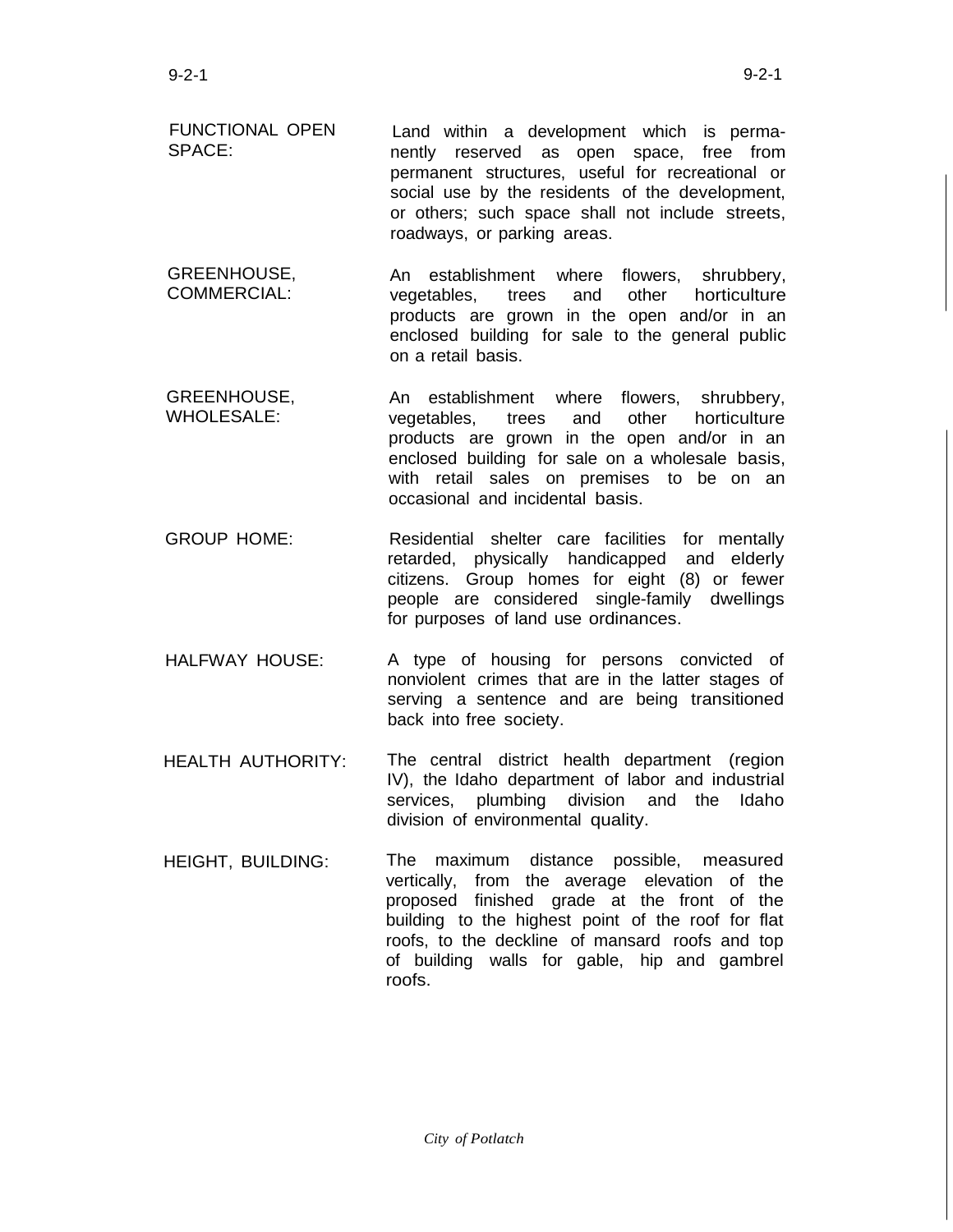- HOLDING FACILITY: Any building used for the purpose of housing persons under the custody of any city, county, or the Idaho state board of corrections as a prisoner for the violation of a criminal offense for a period not to exceed seventy two (72) hours.
- HOME OCCUPATIONS: Any gainful commercial operation, profession or craft, which is customarily incidental to or carried on entirely within a dwelling place, and wherein the use is clearly incidental and secondary to the use of the structure for dwelling purposes. Not more than fifty percent (50%) of the floor area of the dwelling unit shall be used in the conduct of the home occupation.
- HOSPITAL: An institution specializing in giving clinical, temporary, and emergency services of a medical or surgical nature to human patients and injured persons, and licensed by the state of Idaho to provide facilities and services in surgery, obstetrics, and general medical practices.
- HOTEL/MOTEL: A building in which lodging is provided and offered to the public for compensation and which is open to transient quests.
- INDUSTRIAL USE: Any manufacturing processing, testing, energy production, storing, assembling, testing and similar uses, which generally generate byproducts of noise, smoke, odor, glare, gas, vibration, dust, or light. It does not refer to the growing of agricultural crops or the raising of livestock.
- JUNKYARD: An outdoor space where waste, discarded, or salvaged materials including inoperative automobiles are bought, sold, exchanged, baled, packed, disassembled, stored or handled. Junkyard also includes house wrecking and structural steel materials and equipment, but does not include such places where such uses are conducted entirely within a completely enclosed building such as pawnshops and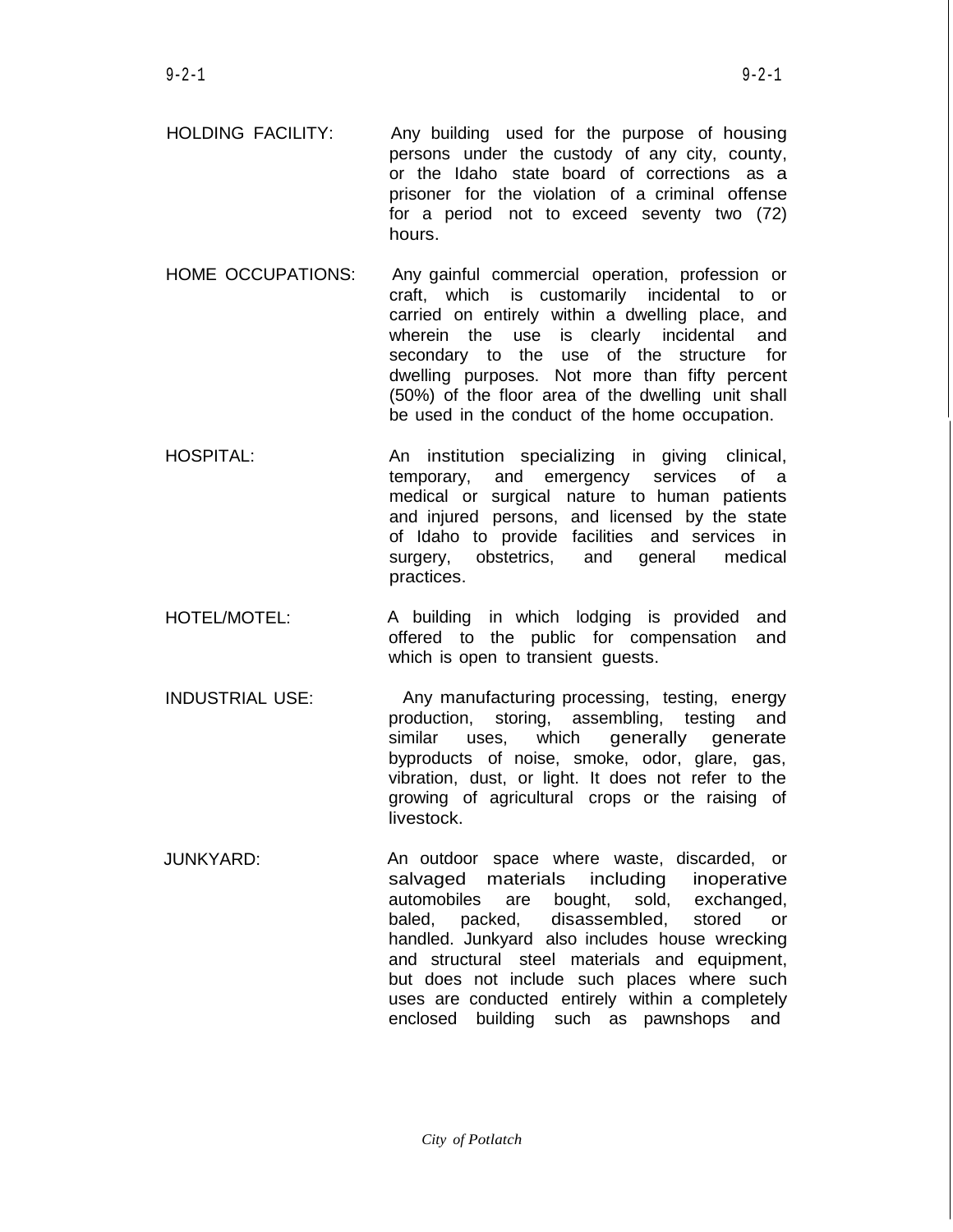establishments for the sale, purchase or storage of used furniture and household equipment or for used cars in operable condition, or salvaged materials, which are incidental to manufacturing operations.

- KENNEL, COMMERCIAL: The commercial boarding, caring or breeding of four (4) or more dogs, cats and other household domestic animals in return for compensation or kept for sale. The sale of two (2) or less litters of pets per year per animal shall not be deemed commercial.
- LIGHT TRESPASS: Light falling where it is not wanted or needed. Spill light. Obtrusive light.

LIVESTOCK: Hoofed domesticated animals, poultry, rabbits and fur bearing animals.

- LOT: A parcel, plot, tract, or other land area of suitable size as required in these regulations and created by subdivision for sale, transfer or lease.
- LOT AREA: The total area of a lot measured on a horizontal plane within the boundary lines exclusive of public and private roads, and access easements to other property.
- LOT COVERAGE: The percentage of the lot area covered by buildings and pavement.
- LUMBER MILL, PERMANENT: The site, equipment, and buildings necessary to saw, plane, or mill tree logs into posts, poles, building logs, lumber, dimensional lumber or similar products.
- LUMBER MILL, PORTABLE<sup>.</sup> A temporary enterprise where logs are cut and milled on the same site.
- MANUFACTURED HOME: A factory built structure constructed according to the national manufactured housing construction and safety standards act of 1974, and as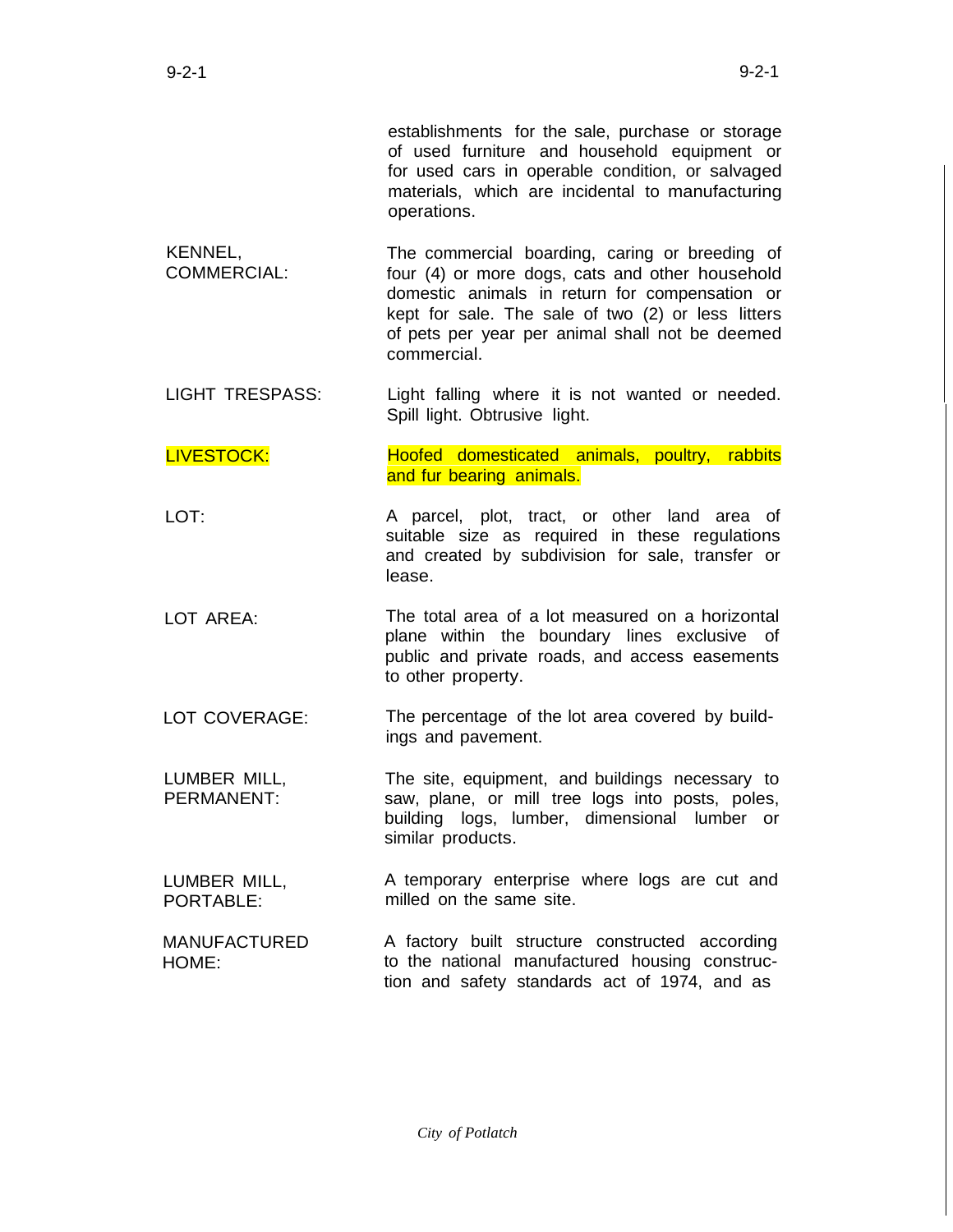amended, which became effective June 15, 1976. A manufactured home:

A. Is transportable in one or more sections, which in the traveling mode, is eight feet (8') or more in width or is forty feet (40') or more in length.

B. When erected on site is three hundred twenty (320) or more square feet.

C. Is built on a permanent chassis; however, it does not have permanently attached to its body or frame any wheels or axles, and, it is not constructed or equipped with a permanent hitch or other device allowing it to be moved other than for the purpose of moving it to a permanent site.

D. Is designed to be used as a dwelling unit with or without a permanent foundation when connected to the required utilities.

E. Has a pitched roof with a minimum pitch of 2:12 (2 inches of rise to 12 inches of run).

MANUFACTURED/ MOBILE HOME PARK: Any area, tract, plot or parcel of land developed as a planned unit development (PUD) and designed primarily for placement of manufactured/mobile homes located and maintained for dwelling purposes on a permanent or semipermanent basis.

- MINERAL EXTRACTION: Any mining, quarrying, excavating, processing, storing, separating, cleaning or marketing of any natural mineral resource.
- MOBILE HOME: A transportable, factory built residential dwelling, which was constructed prior to enactment of the national housing construction and safety standards act of 1974, which became effective June 15, 1976, or has been rehabilitated according to standards set by Idaho Code.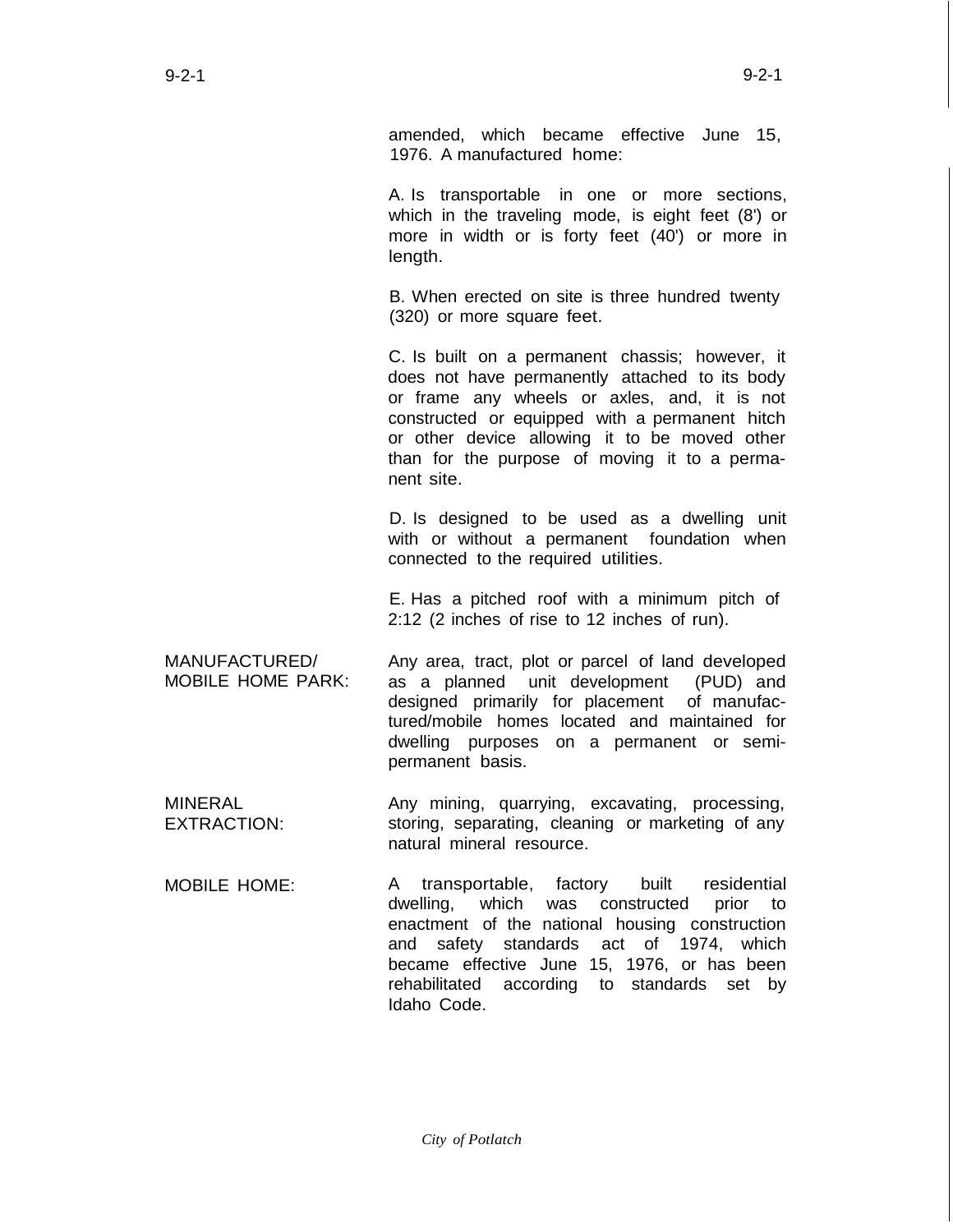- MODULAR BUILDING: Any building or building component, other than a manufactured home, and is either entirely or substantially prefabricated or assembled at a place other than the building site. Modular homes are subject to the same standards as site built homes. Modular buildings are not required to comply with the national manufactured home construction and safety standards act of 1974.
- NADIR: The point directly below the observer or object (such as a light fixture) being discussed.
- NONCONFORMING BUILDING: A building or structure or portion thereof lawfully existing or being lawfully constructed prior to March 1997 when the first zoning and development ordinance was passed, which was designed, erected or structurally altered for a use, or to dimensional standards that do not conform to the requirements for structures and/or uses as outlined by this title.
- NONCONFORMING LOT: A lot of record which was lawfully existing prior to March 1997 when the first zoning and development ordinance was passed, but which, because of the application of this title to it, no longer conforms to lot area or width requirements prescribed in this title.
- NONCONFORMING USE: A use which was lawfully established and maintained prior to March 1997 when the first zoning and development ordinance was passed, but which, because of the application of this title to it, no longer conforms to the use regulations.
- OPEN SPACE: Any part of a lot unobstructed from the ground upward.
- ORIGINAL PARCEL: A lot or tract as recorded on any plat of record on file in the office of the Latah County recorder, or any unplatted contiguous parcel of land held in one ownership and of record on December 27, 1978.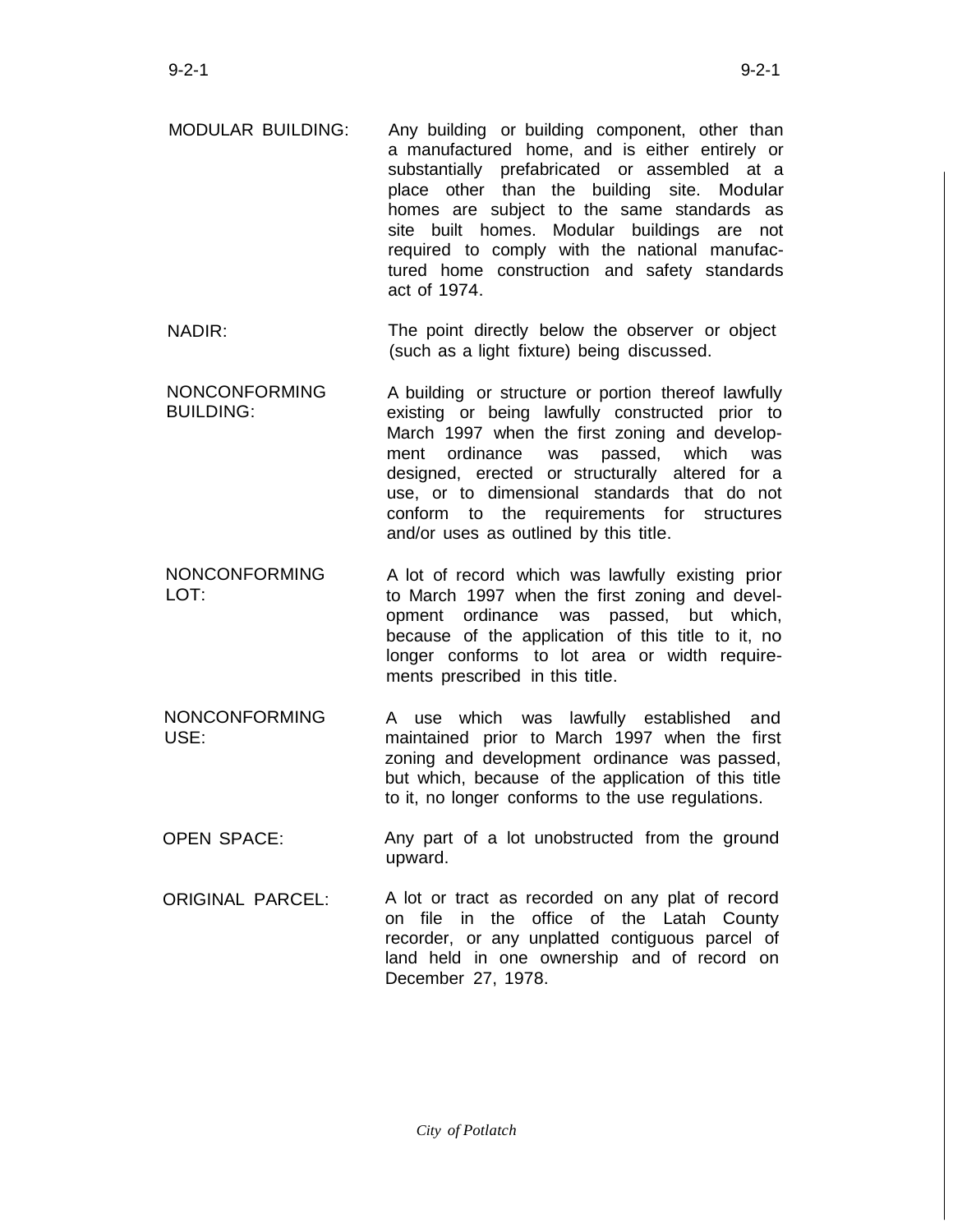- PERMANENT FOUNDATION: Concrete or timbered structure that complies with the building code, is not easily moveable and the primary purpose is support of a structure or sign.
- PI AT<sup>.</sup> The drawing, map or plan of a subdivision, cemetery, townsite or other tract of land, into lots, blocks, and roads in accordance with Idaho Code title 50, chapter 13.
- PRINCIPAL USE: The specific purpose for which a lot is arranged, intended, designed, occupied or maintained.
- RECREATIONAL VEHICLE: A licensed vehicle, eight feet by forty feet (8' x 40'), or less, wherein people reside on a temporary basis which is incidental to their principle residence.
- **RECREATIONAL** VEHICLE PARK: A parcel of land which has been planned and improved or which is rented or used for the placement of two (2) or more transient recreational vehicles. Recreational vehicle parks are for temporary living quarters and not permanent housing.
- RESTAURANT: Any land, building or part thereof, other than a boarding house or bed and breakfast, where meals are provided for compensation, including, among others, such uses as cafe, cafeteria, coffee shop, lunchroom, and dining room.
- RIGHT OF WAY: A strip of land dedicated or reserved for use as a public street, crosswalk, railroad, road electric transmission line, oil or gas pipeline, water main, sanitary or storm sewer main, or for other special uses.
- ROADSIDE STAND: A temporary or mobile structure designed or used for the display or sale of products or services.
- SCHOOL: An organization specializing in the instruction of students.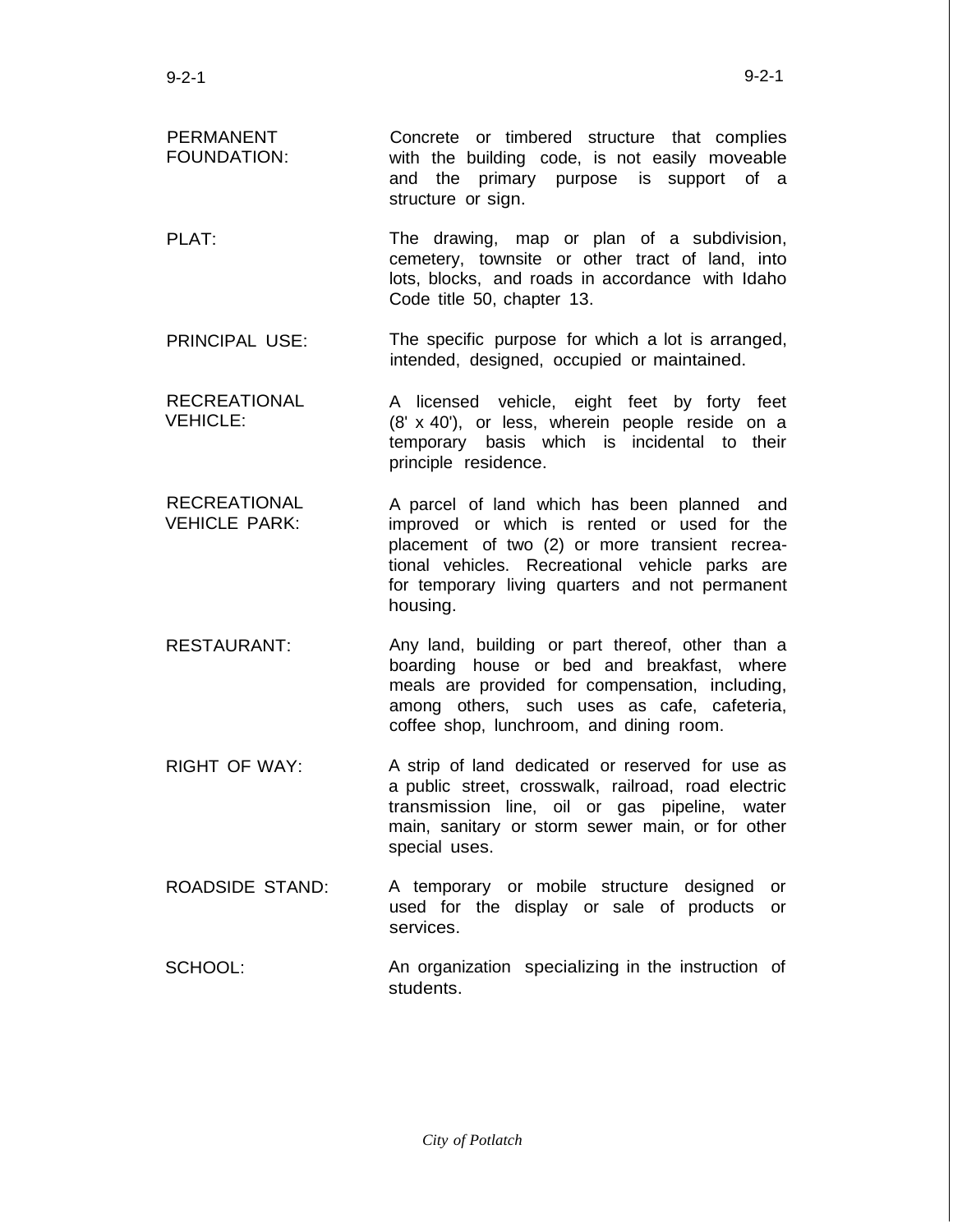- SETBACK AVERAGE: The minimum front or rear yard setbacks may be adjusted to conform with the average setback of existing similar buildings on the adjoining four (4) properties (2 on each side of the proposed use).
- SETBACKS: The space between *every* structure and all property lines on the lot on which structures are located, required to be left open and unoccupied by buildings or structures, either by the front, side, or rear yard requirements of this title, or by delineation on a recorded subdivision map.

SHALL: The word shall is mandatory.

SIGNS:

- Nonconforming Sign: Any sign, sign structure or use of sign existing before enactment hereof that does not conform to the standards cited by this title.
- Off Premises Or Outdoor Advertising Sign: Any sign that directs attention to the use, name, business, commodity, service, entertainment or land use conducted, sold, or offered elsewhere than the sign location.
- On Premises Sign: Any sign or advertising structure whose message identifies the property on which the sign is located, its owner or tenant, or directs attention to an offer for sale, lease or rent of said property, or warns the public as to danger, or trespassing thereon, or directs the public upon said property, or informs the public as to current or proposed use of the property, or recites the name of the land use, business, proprietor or nature of products or services provided or manufactured upon said property.
- SITE PLAN: A drawing of existing and planned conditions to facilitate review and approval of an application.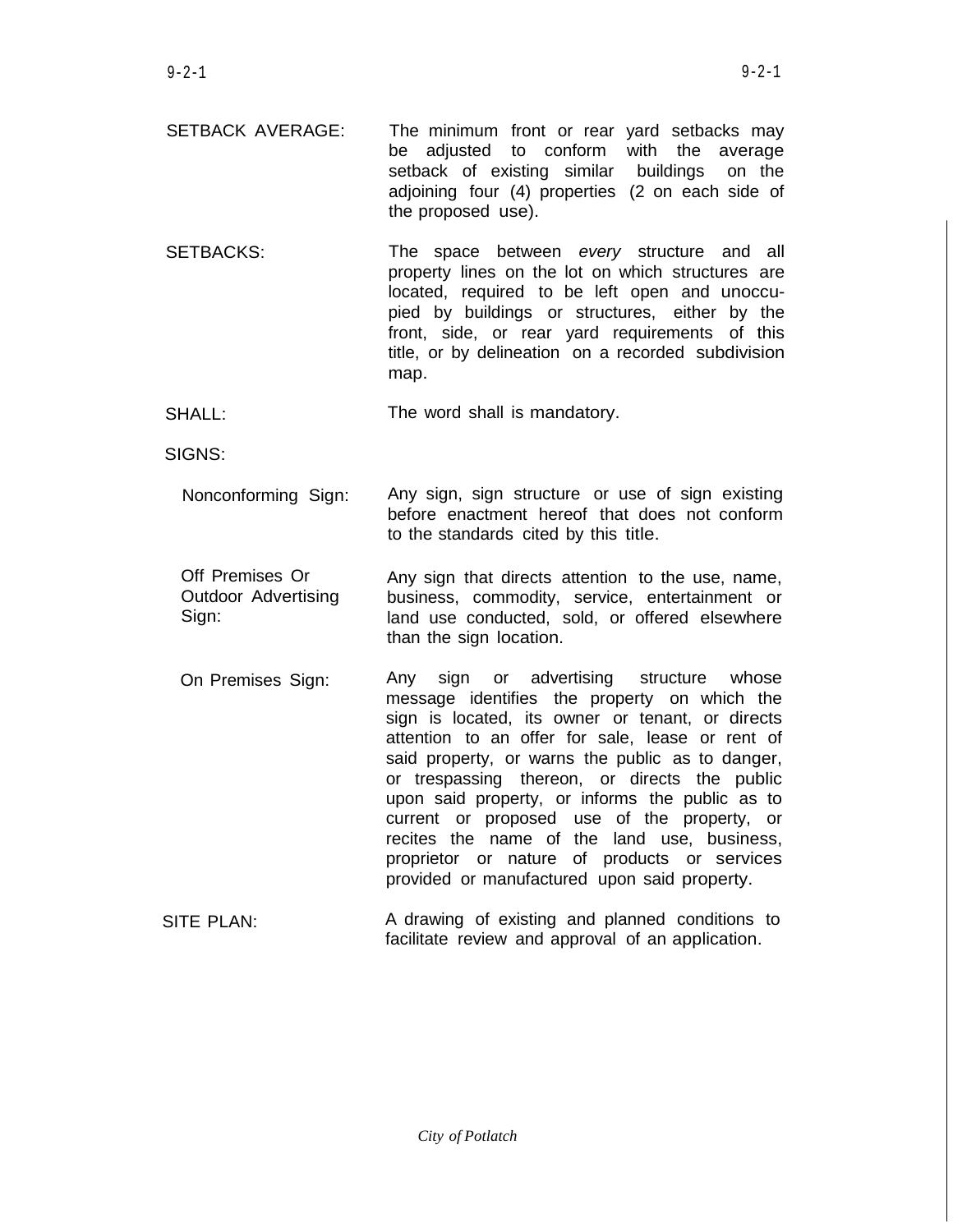- SLAUGHTERHOUSE/ MEAT, POULTRY OR FISH PACKING: A facility which includes slaughtering, meat canning, curing, smoking, salting, packing, rendering, or freezing of meat products or a facility in which meat products are so processed for sale to the public and where the inspection of meat, meat byproducts and meat food products are maintained.
- SLOPE: Refers to an incline from the horizontal plane which is often expressed as percent slope, slope ratio, or gradient. As an example, a fifteen percent (15%) slope is equal to a fifteen foot (15') vertical change within a one hundred foot (100') horizontal distance.
- SPECIAL USE PERMIT: See definition of Conditional Use.
- STABLE, RIDING: A building or structure used or designed for the boarding or care of riding horses for remuneration, hire, or sale.
- STRAW PROCESSING PLANT: The site, equipment and buildings necessary to convert straw into byproducts, such as strawboard, or to extract byproducts from straw.
- STRAY LIGHT: Emitted light that falls away from the area where it is needed or wanted. Light trespass.
- STRUCTURE: Anything constructed or erected, except fences, exceeding three feet (3') in height, which requires permanent location on the ground or is attached to something having permanent location on the ground.
- THROUGH LOT: A lot that has both the front and rear property lines abutting city streets. Lots that do not go "through" have the rear property line abutting either another lot or an alley.
- UTILITIES: All water supply, drainage, sewer, gas, electrical, telephone, television and other communications lines, and related features.